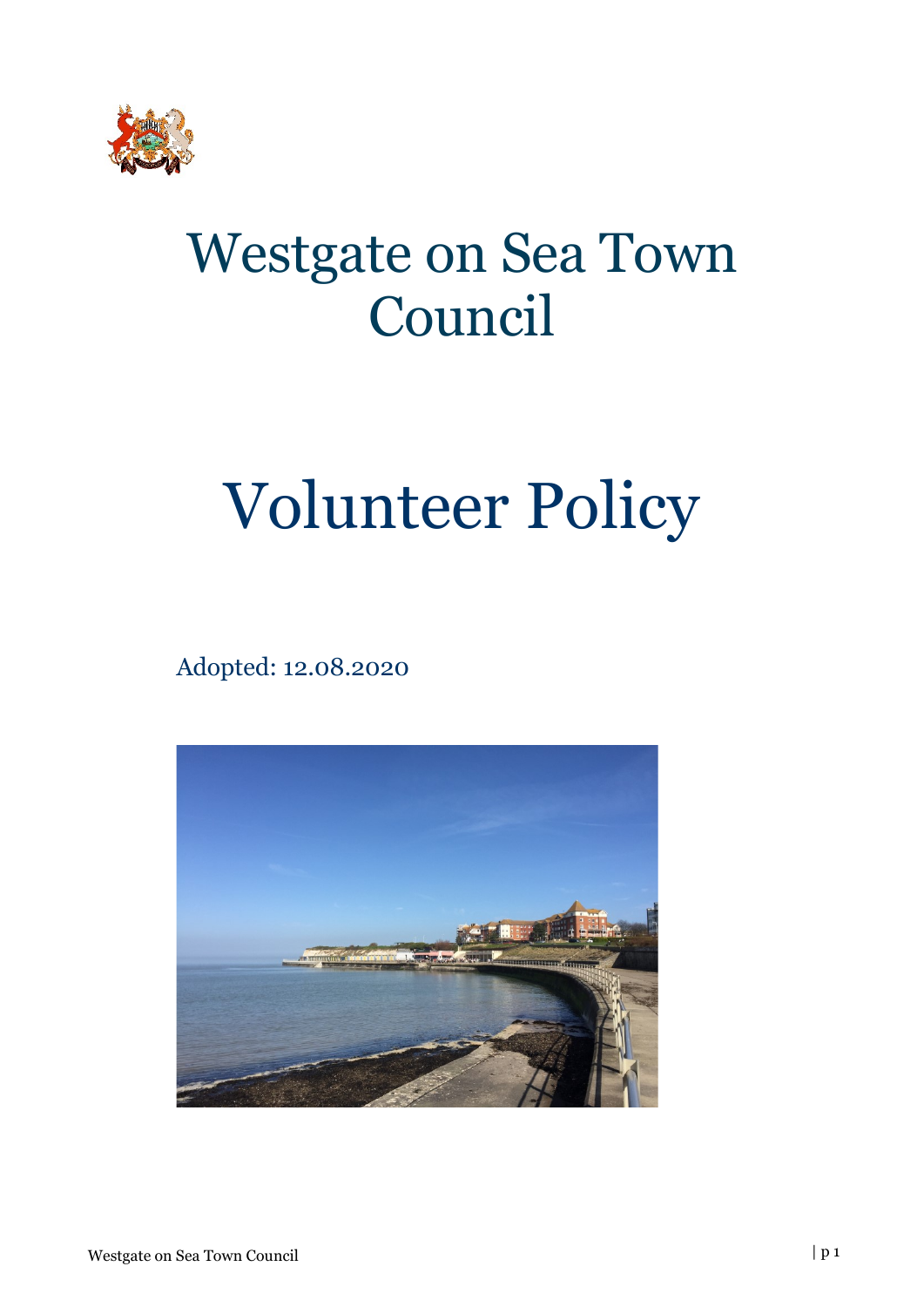## Contents

| 1)   |  |
|------|--|
| 2)   |  |
| 3)   |  |
| 4)   |  |
| 5)   |  |
| 6)   |  |
| 7)   |  |
| 8)   |  |
|      |  |
| 9)   |  |
| 10)  |  |
| 11)  |  |
| 12)  |  |
| 13)  |  |
| (14) |  |
| 15)  |  |
| 16)  |  |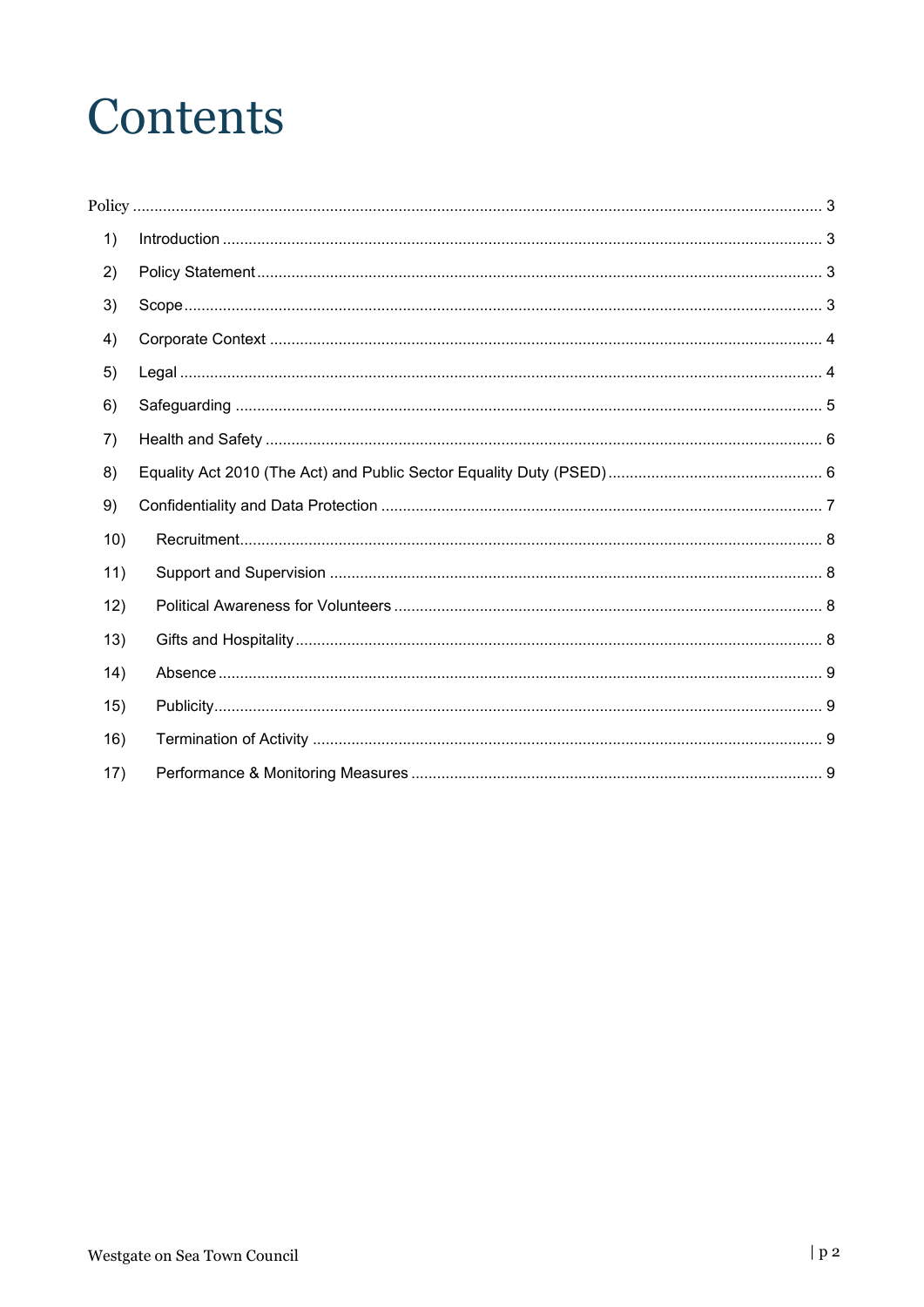## <span id="page-2-0"></span>**Policy**

### <span id="page-2-1"></span>1) Introduction

Westgate on Sea Town Council (WoSTC) recognises that volunteers play an important role in volunteering alongside our staff, supporting services, events and activities throughout Westgate on Sea. By expanding volunteering within our services, we have an opportunity to promote health, wellbeing and social value, be more inclusive, collaborative and accountable to our community and service users.

We acknowledge the valuable contribution that volunteers make to improving and boosting our services. WOSTC is committed to ensuring that its own volunteers are given a rewarding experience and that the wider community gains from high standards of practice by the volunteers supporting WOSTC.

WOSTC benefits regularly from volunteers' time, energy and skills and this document outlines the principles on which these invaluable relationships are based. It also gives basic information for anyone who is volunteering with WOSTC.

#### <span id="page-2-2"></span>2) Policy Statement

A volunteer is someone who contributes their time, skills and experience freely in the support of the delivery of services to the community. Volunteers provide added value to our services and are not a replacement or substitute for paid employees.

There are occasions when WOSTC may enter into a Partnership with a group of volunteers and a Service Level Agreement will be drawn up between WOSTC and the relevant volunteering group.

WOSTC acknowledges the significant role that volunteers play both in supporting service delivery and the role of volunteering in promoting community wellbeing. The council is seeking to offer a wide variety of volunteering opportunities across numerous services for people with particular skills, experience or interests. These opportunities may be for short periods, but some may develop into enduring relationships between particular volunteers and the Council. WOSTC is committed to ensuring that consistent standards are applied to volunteering opportunities with WOSTC. WOSTC will:

- Define and agree the scope of the roles undertaken by volunteers
- Respect the freedom of choice of volunteers about when they engage in volunteering activities
- Provide consistent terms of engagement for volunteers across all WOSTC services
- Support volunteers to develop their own skills and knowledge, and to help and support our communities
- Support volunteers in ensuring they conduct themselves in accordance with the Council's policies and procedures

#### <span id="page-2-3"></span>3) Scope

This policy applies to volunteers engaged in supporting the delivery of WOSTC services. Where an organisation/group is managing volunteers that are engaged in supporting WOSTC, they will assume the role of the supervisor, provide the relevant induction and training to the volunteer/s. They will be responsible for recruitment, any necessary DBS checks and insurance to cover the volunteering activities. WOSTC will liaise directly with the coordinator of the volunteering organisation/group and those that do not have their own policy in place will be required to adopt WOSTC's Volunteering Policy. It does **not** apply to:

• Work experience, apprenticeships and student placements;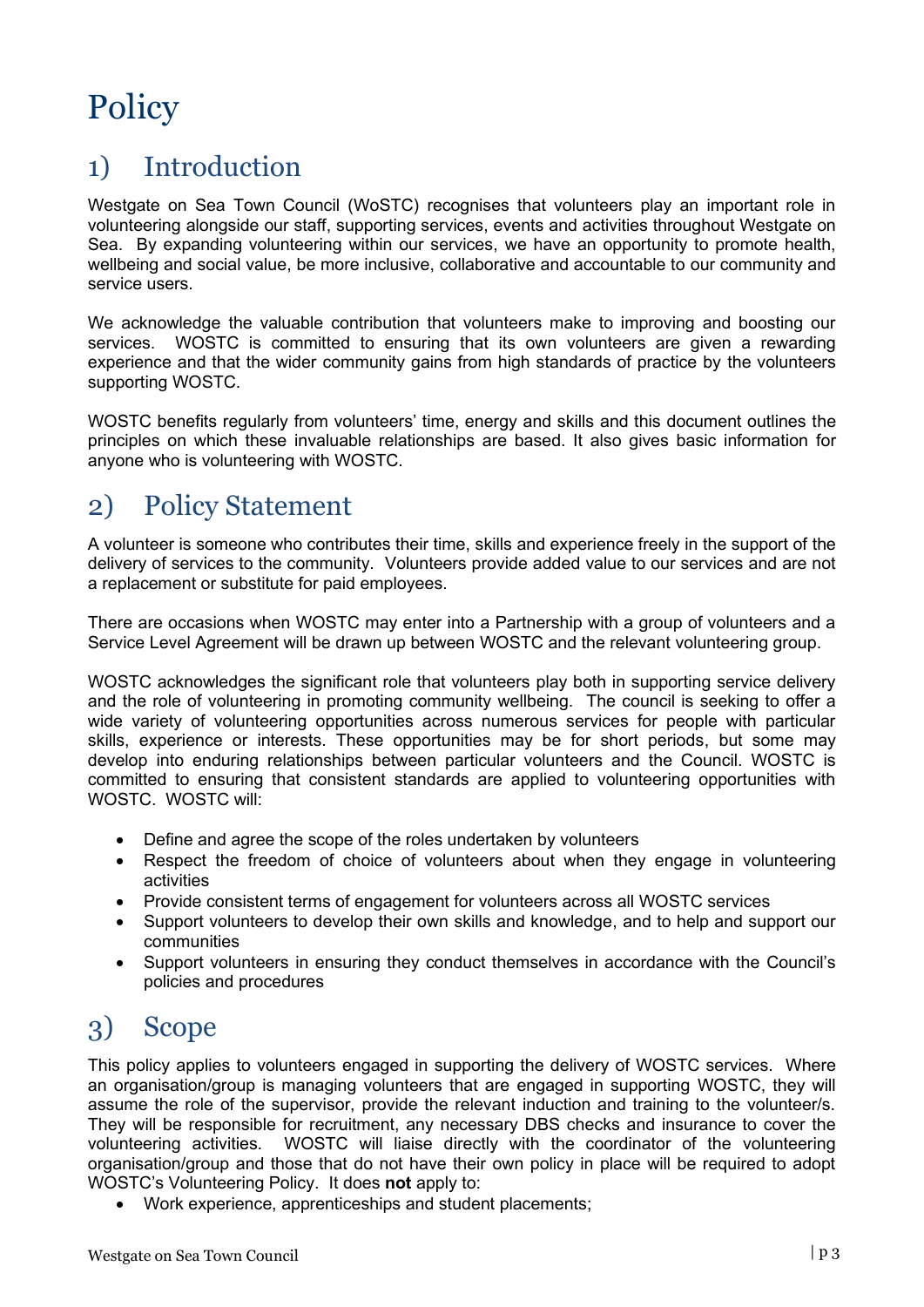- Council employees volunteering for other groups and organisations;
- Services delivered by agents of WOSTC, including contractors, alternate service delivery organisations;
- Volunteers who are active within communities and not managed by WOSTC services.

#### <span id="page-3-0"></span>4) Corporate Context

Volunteering can happen in many different forms, WOSTC views all volunteering as a valuable contribution to help support our neighbourhood and community development. Volunteering is an opportunity for residents and service users; to get involved with the work of WOSTC, be actively empowered and engaged in their community.

Volunteers can make a positive impact on economic, social, cultural and environmental issues. Empower people and communities to fulfil their potential and contribute to social change. Volunteering can also create a greater sense of ownership of 'bettering' their community. Local people hold the insight and knowledge of local issues which is useful to WOSTC when planning programmes of work.

Constructive engagement can lead to positive developments in terms of health, job creation, innovation and crime prevention. Volunteering itself is good for individual health and the more engaged communities are as a collective, the healthier they become socially and economically. Additionally, volunteering can improve both mental and physical well-being and has the potential to tackle inactivity.

Volunteer activity provides a network of social relationships that connect people to each other and their communities. It is this connection that is vital to building democratic, healthy and selfsustaining communities.

#### <span id="page-3-1"></span>5) Legal

Volunteers will not be used in times of industrial action to do the work of paid Council staff. They may continue with their regular tasks but will not be asked to undertake additional duties.

#### **Volunteers age 16-18 years**

WOSTC has a duty in relation to Raising the Participation Age. The Town Clerk will need to ensure that all 16 and 17-year-old volunteers have suitable education or training offers. It is therefore important that volunteers working in services within WOSTC, aged 16 and 17 meet the requirements of Raising the Participation Age.

Before accepting a volunteer application from an under 18-year-old, the Town Clerk must obtain the consent of a parent or guardian. The volunteer supervisor must also provide clear information regarding the activities involved must be provided to the parent or guardian and the volunteer.

Volunteers who are under 18 years of age must not volunteer before 7am or after 7pm or for more than two hours on any school day or Sunday. Enhanced supervision is required, and robust safeguarding measures must be in place. Volunteers who are under 18 should also have a minimum of 2 weeks free from volunteering activities during the school holidays.

#### **Volunteers in receipt of benefits**

It is the responsibility of the volunteer to establish whether volunteering is going to affect their entitlement to any social security benefits. Further advice should be obtained from the Department of Work and Pensions (DWP), Job Centre Plus, or Citizens Advice Bureau. Further advice is available online at<https://www.gov.uk/volunteering/pay-and-expenses>

#### **Insurance**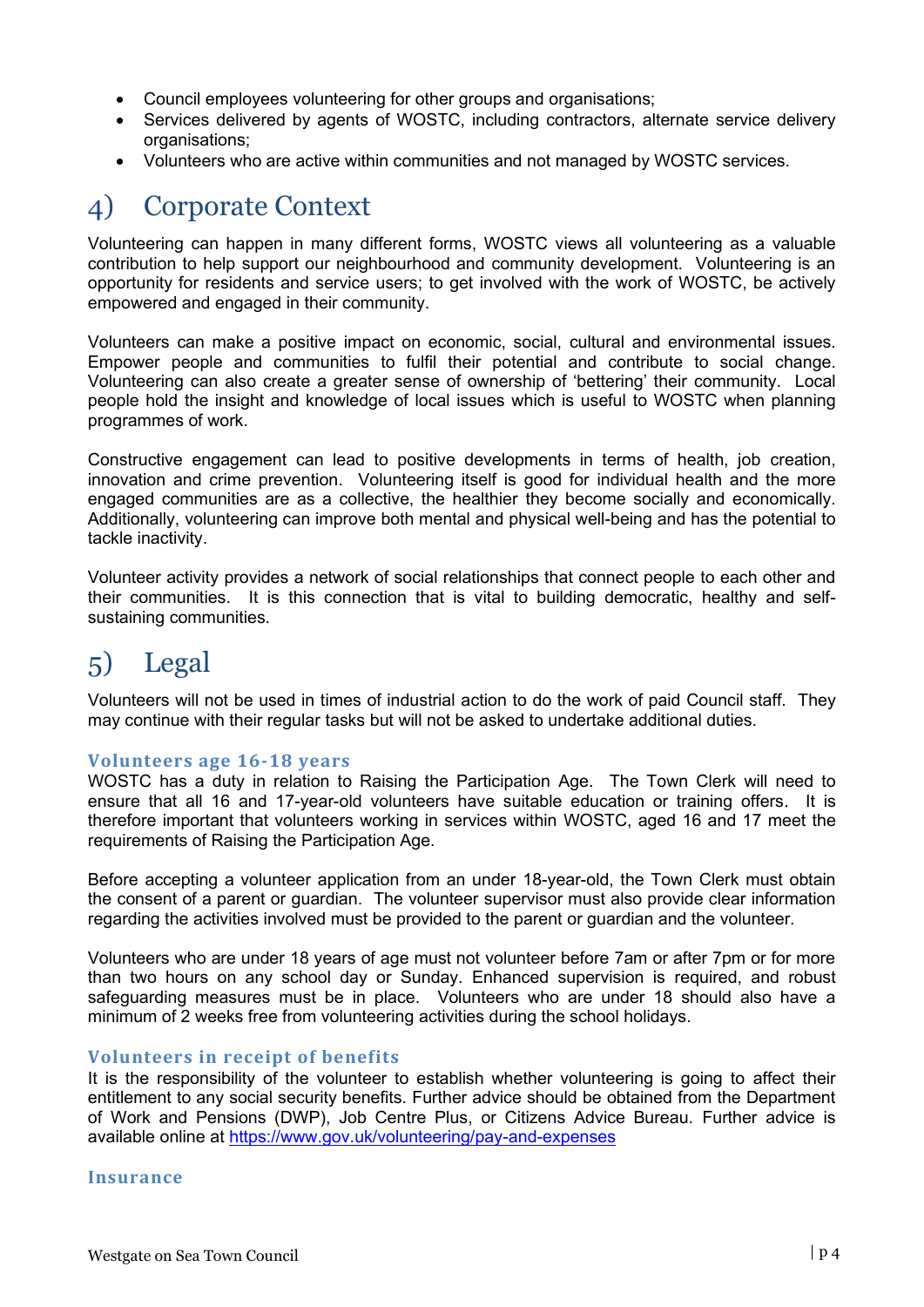Public Liability – Volunteers operating on behalf of WOSTC are covered under WOSTC's public liability policy. This policy provides cover for volunteers against loss or injury caused by negligence on the part of WOSTC. It also protects the public against loss, injury or damage to property caused by the negligence of anyone acting on behalf of WOSTC, including volunteers.

However, WOSTC will require formally recognised groups, committees, and clubs etc. to hold their own Public Liability insurance cover.

Volunteers using their own vehicles whilst on WOSTC business have the responsibility to ensure that they hold; adequate insurance cover i.e. business use insurance, hold a valid full UK driving licence, the vehicle is taxed, has a current MOT certificate (unless the vehicle is less than three years old), the vehicle is serviced and is maintained to meet statutory legal requirements. The volunteer supervisor must check and record this documentation.

WOSTC does not provide Personal Injury cover for its volunteers. However, if a volunteer was to be assaulted where WOSTC are not negligent the volunteer can submit a claim against the CICA (Criminal Injuries Compensation Authority).

All volunteers are responsible for the care of their personal belongings. WOSTC cannot be responsible nor accept liability for any loss of or damage to a volunteers' belongings.

#### **Public Interest Disclosure Act**

Volunteers are not protected by the Public Interest Disclosure Act 1998, which covers whistle blowing as part of employment law. Volunteers are not workers within the limited definition in the law but can report any wrongdoing to either WOSTC's Town Clerk or Chairman. Alternatively, volunteers can also use the East Kent Audit Partnership Whistleblowing Hotline (01304) 872198. Volunteers are not employees of WOSTC and therefore will not receive the statutory protection or compensation.

#### <span id="page-4-0"></span>6) Safeguarding

Everybody has the right to be safe no matter who they are or what their circumstances. Safeguarding is about protecting children, young people and vulnerable adults from harm. WOSTC has a statutory duty to ensure the safety of children, young people and vulnerable adults and this extends to the work of all officers, contractors and volunteers undertaking duties on behalf of WOSTC

WOSTC also has a statutory obligation to ensure it is suitably checking, vetting and training its employees, contractors and volunteers who may be in positions of trust or come into contact with children, young people and vulnerable adults.

Volunteers must also be aware of the councils safeguarding obligations and have received a role appropriate training input alongside any volunteer induction they may undertake.

WOSTC's safeguarding policy is available from the Town Clerk and sets out the requirements for awareness, training and vetting.

All Town Council Members and staff intending to work with volunteers must consider the volunteering role within the context of safeguarding the volunteering individual, wider community and organisation. The role responsibilities should be reviewed with the Town Clerk, prior to any recruitment or appointment to establish whether vetting through the Disclosure and Barring Service (DBS) is required and if so, at what level.

DBS checks will be carried out on any volunteer who in the course of their activity has regular, unsupervised, contact with children or young people. A DBS check will also need to be carried out on volunteers who care for or deal with the personal affairs of any adult.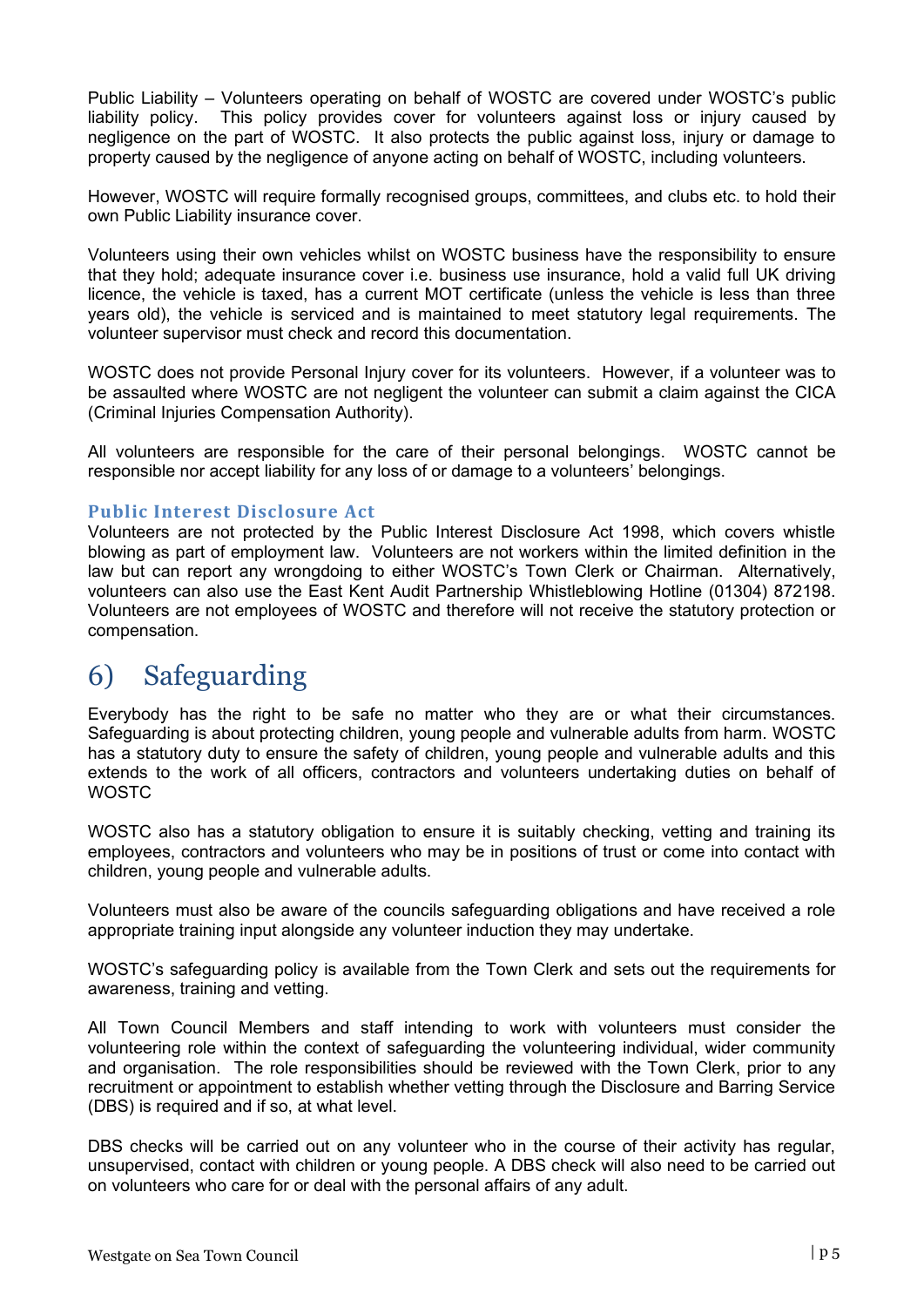DBS checks are free for volunteers, however time for applying and processing by the DBS needs to be factored in, which can take up to 12 weeks at busy times.

## <span id="page-5-0"></span>7) Health and Safety

WOSTC has a duty of care to avoid exposing our volunteers to health and safety risks. All volunteers will be made aware of our Health and Safety Policy and any practical safety concerns as part of their induction. Volunteers are expected to comply with WOSTC's Health and Safety Policy and Guidance documents are available from the Town Clerk upon request. All volunteer roles will be risk assessed, by their key sponsor/contact or Town Clerk, covering both the tasks involved and the environment in which they will be conducted. In addition, where a volunteer makes us aware of a pre-existing medical condition or disability, an individual risk assessment may also be necessary.

As for paid employees, volunteers will be expected to recognise that they are also responsible for their own Health and Safety and that of those around them. Volunteers will be expected to carry out duties without endangering either their own Health and Safety or that of paid employees, other volunteers or the general public. Before undertaking any activities, every volunteer should consider the particular health and safety hazards associated with the site/task and whether their individual circumstances and medical conditions expose them to particular hazards. Any accidents or serious injuries must be reported by the volunteer to the Council through their key contact/sponsor or Town Clerk using the appropriate forms.

Some health and safety obligations may seem unnecessary to a volunteer, but their safety is our number one priority, and our staff take their duty of care towards volunteers seriously and act to ensure that our volunteers are not in a position of danger.

#### <span id="page-5-1"></span>8) Equality Act 2010 (The Act) and Public Sector Equality Duty (PSED)

The Council is required to comply with the Equality Act 2010 and the Public Sector Equality Duty (PSED) in the discharge of its functions.

The Volunteer Policy offers opportunities for the Council to discharge its equality duties in:

- 1) Preventing discrimination, harassment, victimization and any other conduct prohibited by the Act;
- 2) Advance equality of opportunity between people who share a protected characteristic and those who do not;
- 3) Foster good relations between people who share a protected characteristic and those that do not.

Volunteering offers opportunities for different ages; communities and; disabled/non-disabled people to work together to improve their community, gain and share experience, reduce loneliness and isolation, build confidence and foster good relations. Volunteering may also offer individuals the chance to participate in public life where participation is disproportionately low and develop experience that can contribute to their Curriculum Vitae and help in gaining future employment.

Volunteers of all backgrounds, ages (subject to the provisions of Sections 5 & 6 of this policy) and ability/disability are welcomed. However, there may be some situations, for reasons of health and safety, where some volunteering opportunities are not suitable for some groups. Each volunteering opportunity will be risk and equality assessed so that any exclusions are adequately explained and evidenced. Reasonable adjustments for disabled volunteers will be considered in accordance with Equality Legislation.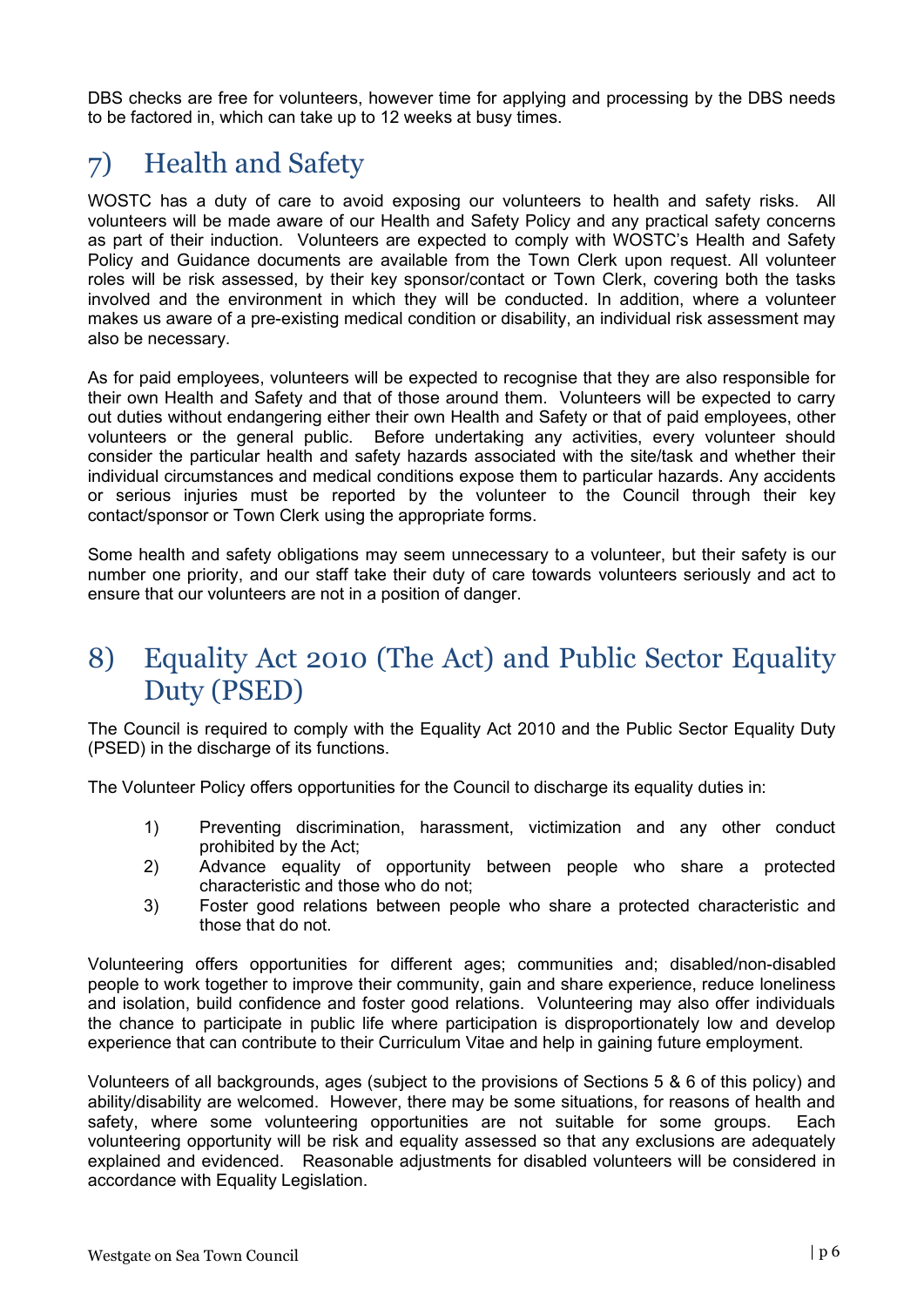All staff, Members and volunteers are required to adhere to the council's Equality and Diversity Policy when undertaking work and delivering services on the Council's behalf. Any volunteer conducting themselves in contravention of the Equality and Diversity Policy, i.e discriminating against, victimising or harassing a person or group on the basis of a protected characteristic will be subject to Section 17 of this policy.

#### **Volunteers can expect:**

- to know what is expected of them
- to have clearly specified lines of support and supervision
- to be shown appreciation
- to have safe working conditions
- to know what their rights and responsibilities are if something goes wrong
- to have access to appropriate training
- to experience personal development through participation
- to confidentiality
- not to be bullied in any way
- not to experience discrimination, victimisation or harassment

#### **Volunteers are expected to:**

- carry out their tasks in a way that supports WOSTC's Vision, Priorities and Values.
- adhere to relevant WOSTC policies whilst engaged in volunteering with WOSTC
- act responsibly and within the law
- operate within agreed guidelines and remits relating to their task
- follow health and safety regulations and instructions
- attend training and support sessions where required
- be reliable
- be honest
- <span id="page-6-0"></span>• to observe the confidentiality requirements of the council

#### 9) Confidentiality and Data Protection

The expectation is that in the majority of volunteering opportunities, there should not be the need for volunteers to handle sensitive personal data or confidential material.

Supervisors should alert volunteers to their responsibilities, where necessary, under the Data Protection Act 2018, or any successor data protection laws, during induction.

Where confidential material is to be handled by a volunteer, the Council would expect the volunteer to maintain strict confidentiality at all times, and to sign a confidentiality clause to this effect.

Volunteers should regard all information they have access to, or are given as a result of their volunteering, as being restricted unless advised otherwise.

No information should be released to a third party without first seeking the agreement of their supervisor. Where an information sharing protocol has been entered into by WOSTC, volunteers should not disclose personal details (home address, telephone number etc) to clients, but should use their business address when an address has to be given.

WOSTC will fulfil its duty to safeguard the information contained within application forms and records.

The supervisor will safeguard against unauthorised or unlawful processing of personal data, sensitive personal data and confidential material. This includes any accidental loss, destruction or damage to data and material.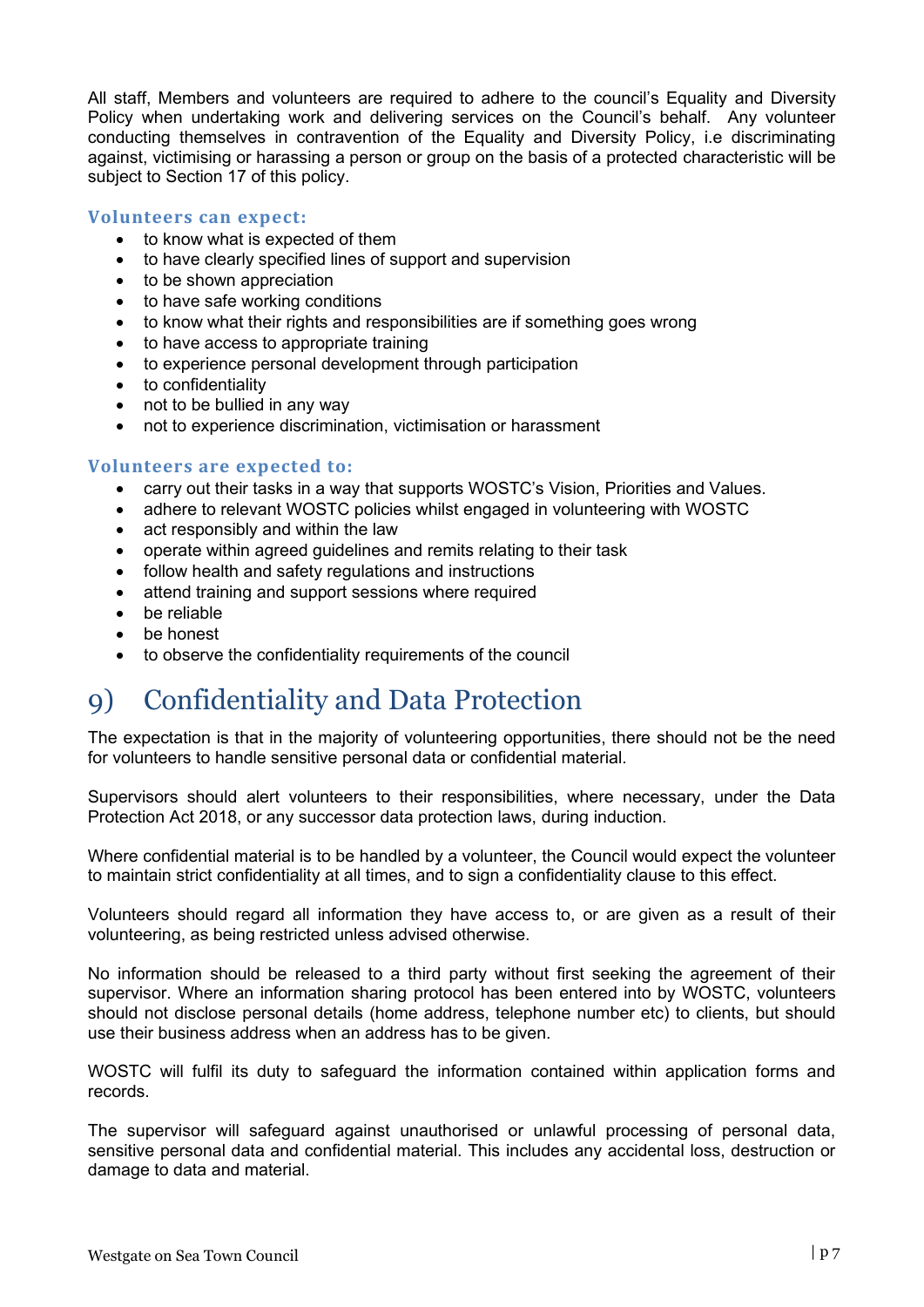Volunteers may exercise their subject access rights under the Data Protection Act 2018, or any successor privacy laws, including the right to access their own records.

#### <span id="page-7-0"></span>10) Recruitment

Volunteers will usually be engaged through one of two routes. A prospective volunteer may approach a service to offer their time, skills and example to gain experience in working in a specific role, or to complete a community aspect to an award e.g. Duke of Edinburgh. Alternatively, a service may identify one or more volunteering opportunities and actively seek to recruit volunteers.

WOSTC welcomes and respects the breadth of experience, knowledge, skills and dedication that volunteers bring. All volunteers will be asked to complete our Volunteer Registration Form. Depending on the service and volunteer role you may be asked to provide two references. One of these, depending on the service with which you are volunteering, may need to be from someone that you have had an official relationship with e.g. last employer, college tutor, teacher, doctor, social worker or religious minister. A second reference may be from a neighbour or friend. Referees should have known you for at least one year and should be from two people to whom you are not related.

#### <span id="page-7-1"></span>11) Support and Supervision

All volunteers will have a supervisor with responsibility for agreeing the scope of their role, providing an induction and appropriate ongoing support, ensuring that volunteers are aware of and operate within the scope of relevant WOSTC policies and procedures and resolving any issues that arise in the course of the volunteering relationship.

As volunteers are not employees, they are unable to use the Council's Grievance Policy and Procedure. However, they are entitled to use the Council's Complaints Procedure. Complaints by volunteers should be raised in the first instance with their supervisor. Where appropriate, the complaint will be investigated fully by their supervisor, or if the complaint is against their own supervisor, by the Town Clerk and/or Chairman.

If a complaint is brought against a volunteer, this will be investigated by the relevant supervisor. Every attempt will be made to resolve the matter as quickly as possible. If the issue cannot be satisfactorily resolved, then the volunteer may be told their services are no longer required with immediate effect.

Where a criminal offence is suspected, the matter will be handed over to the Police and where appropriate notify the KCC Local Authority Designated Officer.

#### <span id="page-7-2"></span>12) Political Awareness for Volunteers

The Council is led by the decisions of its elected councillors. Volunteers must not use their volunteering activity to further any political aims; to try to influence the Council's decision-making process, particularly in relation to their own activity or role (other than in an official consultation process); or use the volunteering position to influence elected members.

#### <span id="page-7-3"></span>13) Gifts and Hospitality

The giving and receiving of gifts may give the impression of favouritism and could raise expectations. Volunteers must not give or receive personal gifts or offers of hospitality from contractors, clients, staff or outside suppliers as this could compromise both the volunteer and Westgate on Sea Town Council.